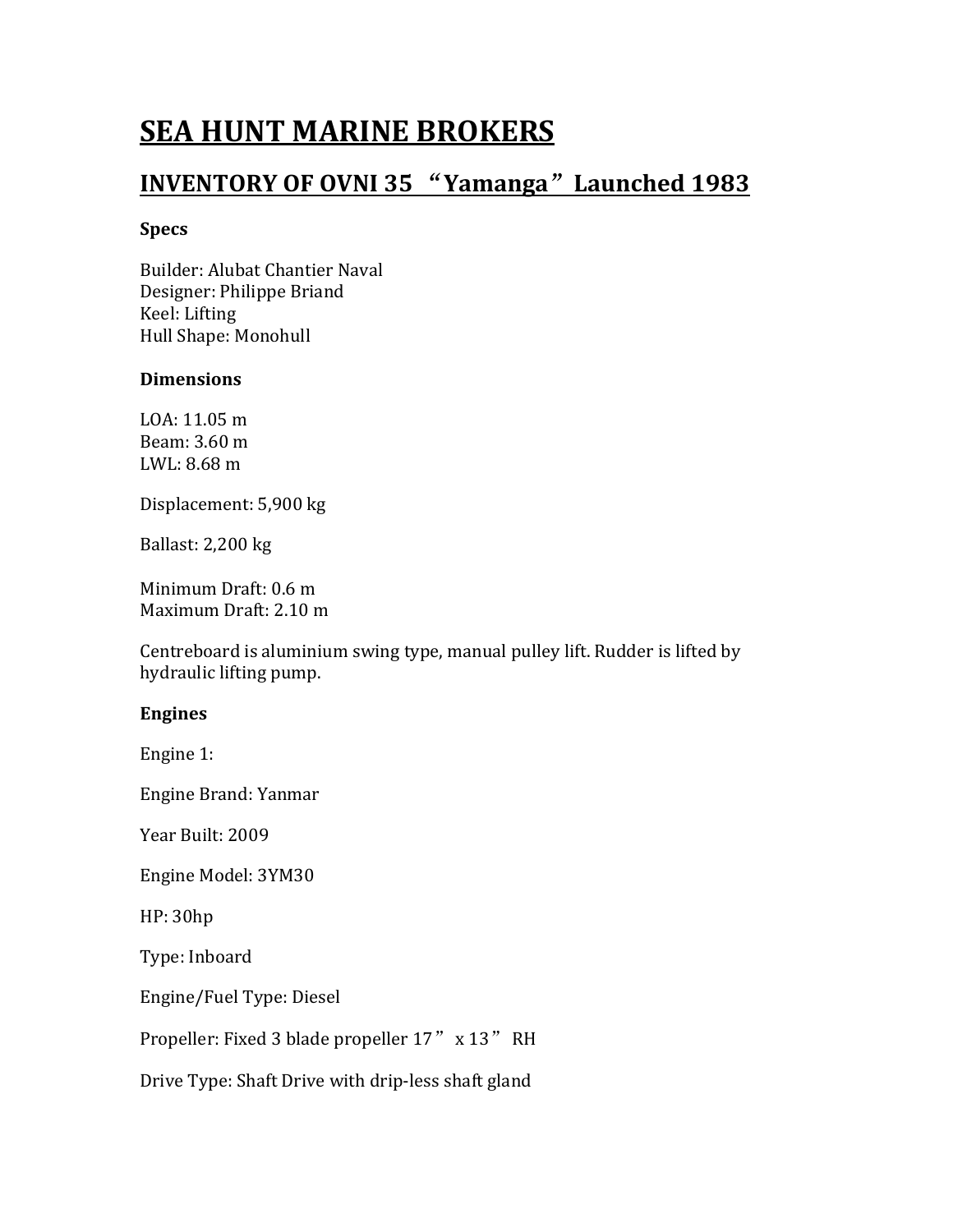# Tanks

Engine Hours: Exact unknown but low.<br>**Tanks**<br>Fresh Water Tanks: 1 (90 Litres) Stainless Steel under forward berth Fresh Water Tanks: 1 (90 Litres) Stainless Steel under forward bert<br>Fresh Water Tanks: 1 (90 Litres) Stainless Steel inside cockpit locker, easy a<br>**Rigging and Deck gear**<br>Masthead Aluminium 2-spreader mast with mast steps

Engine Hours: Exact unknown but low.<br>**Tanks**<br>Fresh Water Tanks: 1 (90 Litres) Stainless Steel under forward berth<br>Fuel Tanks: 1 (90 Litres) Stainless Steel inside cockpit locker, easy access<br>**Rigging and Deck gear** Engine Hours: Exact unknown but low.<br>Ta**nks**<br>Fresh Water Tanks: 1 (90 Litres) Stainless Steel under forward berth<br>Fuel Tanks: 1 (90 Litres) Stainless Steel inside cockpit locker, easy access<br>**Rigging and Deck gear**<br>Masthea

Engine Hours: Exact unknown but low.<br>**Tanks**<br>Fresh Water Tanks: 1 (90 Litres) Stainless Steel under forward berth<br>Fuel Tanks: 1 (90 Litres) Stainless Steel inside cockpit locker, easy access<br>**Rigging and Deck gear**<br>Masthea Engine Hours: Exact unknown but low.<br>**Tanks**<br>Fresh Water Tanks: 1 (90 Litres) Stainless Steel under forward berth<br>Fuel Tanks: 1 (90 Litres) Stainless Steel inside cockpit locker, easy access<br>**Rigging and Deck gear**<br>Masthea Engine Hours: Exact unknown but low.<br>Tanks<br>Fresh Water Tanks: 1 (90 Litres) Stainless Steel under forward berth<br>Fuel Tanks: 1 (90 Litres) Stainless Steel inside cockpit locker, easy access<br>**Rigging and Deck gear**<br>Masthead Engine Hours: Exact unknown but low.<br> **Tanks**<br>
Fresh Water Tanks: 1 (90 Litres) Stainless Steel under forward berth<br>
Fuel Tanks: 1 (90 Litres) Stainless Steel inside cockpit locker, easy access<br> **Rigging and Deck gear**<br>
Ma Engine Hours: Exact unknown but low.<br> **Tanks**<br>
Fresh Water Tanks: 1 (90 Litres) Stainless Steel under forward berth<br>
Fuel Tanks: 1 (90 Litres) Stainless Steel inside cockpit locker, easy access<br> **Rigging and Deck gear**<br>
Ma Engine Hours: Exact unknown but low.<br> **Tanks**<br>
Fresh Water Tanks: 1 (90 Litres) Stainless Steel under forward berth<br>
Fuel Tanks: 1 (90 Litres) Stainless Steel inside cockpit locker, easy access<br> **Rigging and Deck gear**<br>
Ma Eaglie Foulas: Exact unknown but low.<br> **Tanks**<br>
Fresh Water Tanks: 1 (90 Litres) Stainless Steel under forward berth<br>
Fuel Tanks: 1 (90 Litres) Stainless Steel inside cockpit locker, easy access<br> **Rigging and Deck gear**<br>
M resh water ranks: 1 (90 Litres) stainiess steel under forward berth<br>Fuel Tanks: 1 (90 Litres) Stainless Steel inside cockpit locker, easy access<br>Rigging and Deck gear<br>Masthead Aluminium 2-spreader mast with mast steps to m ruer ranks: 1 (90 Litres) stainiess steer inside cockpit locker, easy access<br>**Rigging and Deck gear**<br>Masthead Aluminium 2-spreader mast with mast steps to masthead<br>Cutter-rig with removeable inner forestay and optional run **Masthead Aluminium 2-spreader mast with mast steps to masthead<br>Cutter-rig with removeable inner forestay and optional running backstays<br>Rigging Age unknown but appears sound as does running rigging.<br>Deck mounted spinnaker** Masthead Aluminium 2-spreader mast with mast steps to masthead<br>Cutter-rig with removeable inner forestay and optional running backstays<br>Rigging Age unknown but appears sound as does running rigging.<br>Deck mounted spinnaker

Cutter-rig with removeable inner forestay and optional running backstays<br>Rigging Age unknown but appears sound as does running rigging.<br>Deck mounted spinnaker pole<br>Profurl genoa furler<br>Tulley system for raising centreboard

Rigging Age unknown but appears sound as does running rigging.<br>Deck mounted spinnaker pole<br>Profurl genoa furler<br>Pulley system for raising centreboard.<br>**On Deck**<br>Twin bow rollers<br>12V electric anchor winch "Genie" Quick<br>CQR

Profurl genoa furler<br>Profurl genoa furler<br>Pulley system for raising centreboard.<br>**On Deck**<br>Twin bow rollers<br>T2V electric anchor winch "Genie" Quick<br>CQR 30 lb anchor with 25 metres x 6mm shortlink chain<br>Spare Danforth ancho Proturi genoa turier<br>
Pulley system for raising centreboard.<br>
Twin bow rollers<br>
TWin bow rollers<br>
12V electric anchor winch "Genie" Quick<br>
CQR 30 lb anchor with 25 metres x 6mm shortlink chain<br>
Spare Danforth anchor with c Pulley system for raising centreooard.<br> **On Deck**<br>
Twin bow rollers<br>
12V electric anchor winch "Genie" Quick<br>
CQR 30 lb anchor with 25 metres x 6mm shortlink chain<br>
Spare Danforth anchor with chain<br>
3 opening deck hatches<br> Twin bow rollers<br>12V electric anchor winch "Genie" Quick<br>CQR 30 lb anchor with 25 metres x 6mm shortlink chain<br>Spare Danforth anchor with chain<br>3 opening deck hatches<br>Spinlock deck blocks, tracks and cars and Francespar ja 12V electric anchor winch "Genie" Quick<br>12V electric anchor winch "Genie" Quick<br>CQR 30 lb anchor with 25 metres x 6mm shortlink chain<br>5pare Danforth anchor with chain<br>3 opening deck hatches<br>5pinlock deck blocks, tracks and 12v electric anchor winch Genie Quick<br>CQR 30 lb anchor with 25 metres x 6mm shortlink chain<br>Spare Danforth anchor with chain<br>3 opening deck hatches<br>Spinlock deck blocks, tracks and cars and Francespar jammers<br>Self-tailing CQK 30 10 anchor with 25 metres x omm shortlink chain<br>Spare Danforth anchor with chain<br>3 opening deck hatches<br>Spinlock deck blocks, tracks and cars and Francespar jammers<br>Self-tailing ANTAL W48 primary winches in cockpit<br>3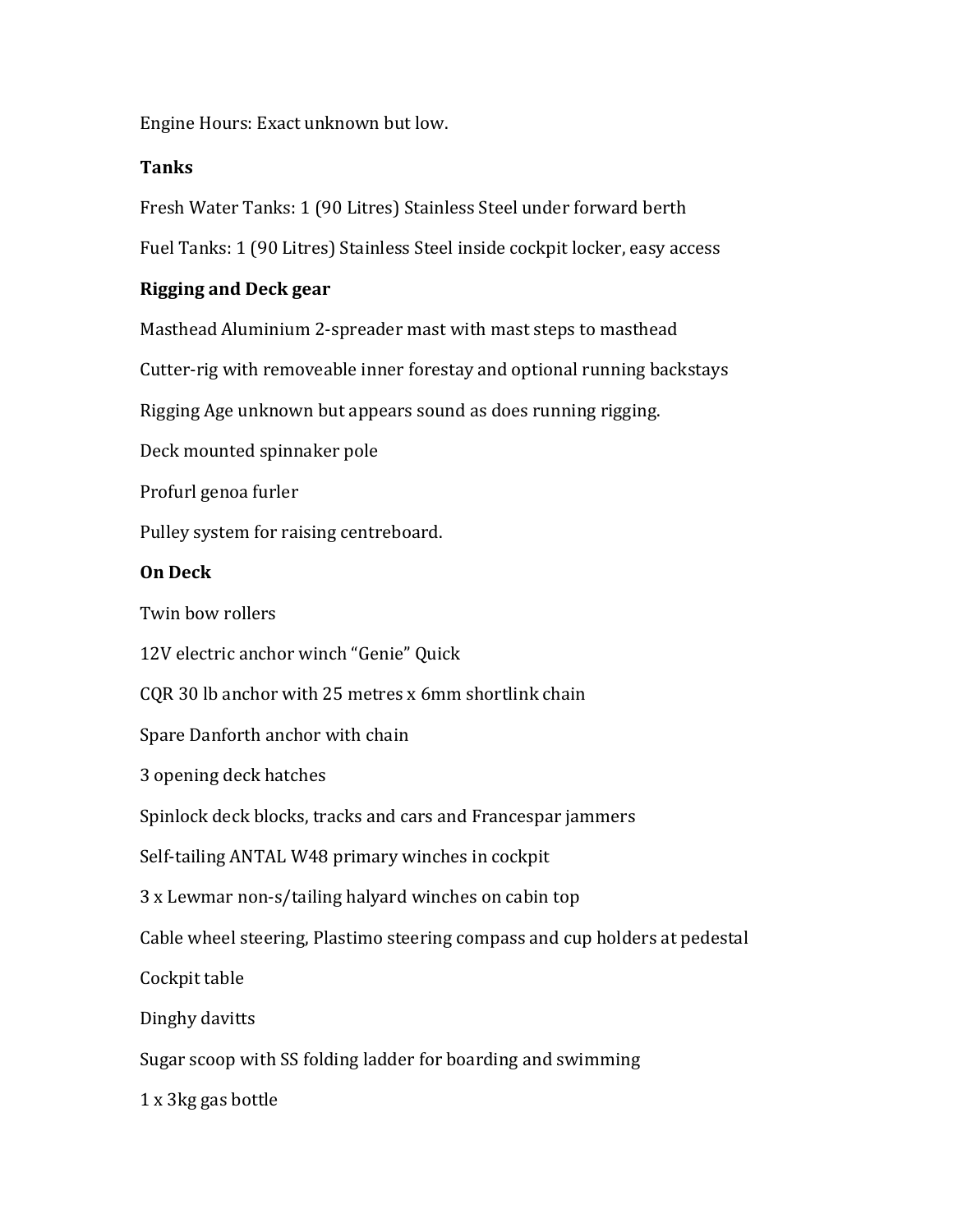Deck shower , cold located at transom<br>Cockpit Dodger( new) and shade bimini in excellent condition.<br>SS Stern arch to house solar panels and dinghy lifting davitts Deck shower , cold located at transom<br>Cockpit Dodger( new) and shade bimini in excellent condition.<br>SS Stern arch to house solar panels and dinghy lifting davitts Deck shower , cold located at transom<br>Cockpit Dodger( new) and shade bimini in excellent condition.<br>SS Stern arch to house solar panels and dinghy lifting davitts<br>Sail Wardrobe

Deck shower , cold located at transom<br>Cockpit Dodger( new) and shade bimini in excellent condition.<br>SS Stern arch to house solar panels and dinghy lifting davitts<br>Sail Wardrobe<br>New Hydes dacron mainsail with full-length ba Deck shower , cold located at transom<br>Cockpit Dodger( new) and shade bimini in excellent condition.<br>SS Stern arch to house solar panels and dinghy lifting davitts<br>**Sail Wardrobe**<br>New Hydes dacron mainsail with full-length Deck shower , cold located at transom<br>Cockpit Dodger( new) and shade bimini in excellent condition.<br>SS Stern arch to house solar panels and dinghy lifting davitts<br>**Sail Wardrobe**<br>New Hydes dacron mainsail with full-length Deck shower , cold located at transom<br>Cockpit Dodger( new) and shade bimini in excellent condition.<br>SS Stern arch to house solar panels and dinghy lifting davitts<br>**Sail Wardrobe**<br>New Hydes dacron mainsail with full-length Deck shower , cold located at transom<br>Cockpit Dodger( new) and shade bimini in excellent condition.<br>SS Stern arch to house solar panels and dinghy lifting davitts<br>**Sail Wardrobe**<br>New Hydes dacron mainsail with full-length Deck shower , cold located at transom<br>Cockpit Dodger( new) and shade bimini in excellent condition.<br>SS Stern arch to house solar panels and dinghy lifting davitts<br>**Sail Wardrobe**<br>New Hydes dacron mainsail with full-length Deck shower , cold located at transom<br>Cockpit Dodger( new) and shade bimini in excellent condition.<br>SS Stern arch to house solar panels and dinghy lifting davitts<br>**Sail Wardrobe**<br>New Hydes dacron mainsail with full-length Solar and the books solar panels and dinghy inting davits<br> **Sail Wardrobe**<br>
New Hydes dacron mainsail with full-length battens and 3 reef points<br>
Older but good mainsail with 3 reefs, also Hydes.<br>
New mainsail boom cover<br> Sail Wardrobe<br>
New Hydes dacron mainsail with full-length battens and 3 reef points<br>
Older but good mainsail with 3 reefs, also Hydes.<br>
New mainsail boom cover<br>
Furling genoa (new UV strip) 3 years old<br>
Staysail and storm Sall warurobe<br>
New Hydes dacron mainsail with full-length battens and 3 reef points<br>
Older but good mainsail with 3 reefs, also Hydes.<br>
New mainsail boom cover<br>
Furling genoa (new UV strip) 3 years old<br>
Staysail and storm

New Hydes dacron mainsall with full-length battens and 3 reer points<br>Older but good mainsall with 3 reefs, also Hydes.<br>New mainsall boom cover<br>Furling genoa (new UV strip) 3 years old<br>Staysail and storm jib.<br>Cruising Spinn

Dider but good mainsall with 3 reets, also hydes.<br>New mainsall boom cover<br>Furling genoa (new UV strip) 3 years old<br>Staysail and storm jib.<br>Cruising Spinnaker<br>**Electrics**<br>3 x 90 watt Solar panels<br>Large inverter<br>3 x 12V Hous New mainsali boom cover<br>Furling genoa (new UV strip) 3 years old<br>Staysail and storm jib.<br>Cruising Spinnaker<br>**Electrics**<br>3 x 90 watt Solar panels<br>Large inverter<br>3 x 12V House Batteries<br>1 x 12V Starter battery (new)<br>12V cabi

# **Electrics**

Furning genoa (new OV strip) 5 years old<br>Staysail and storm jib.<br>Cruising Spinnaker<br>**Electrics**<br>3 x 90 watt Solar panels<br>Large inverter<br>3 x 12V House Batteries<br>1 x 12V Starter battery (new)<br>12V cabin fans<br>12V outlets<br>12V r Cruising Spinnaker<br>
Electrics<br>
3 x 90 watt Solar panels<br>
Large inverter<br>
3 x 12V Bouse Batteries<br>
1 x 12V Starter battery (new)<br>
12V cabin fans<br>
12V outlets<br>
12V refrigeration<br>
Electronics and Instruments<br>
Navicom VHF Radi Electrics<br>
3 x 90 watt Solar panels<br>
Large inverter<br>
1 x 12V Bouse Batteries<br>
1 x 12V Starter battery (new)<br>
12V cabin fans<br>
12V outlets<br>
12V refrigeration<br>
Electronics and Instruments<br>
Navicom VHF Radio<br>
Humminbird GPS/Pl

3 x 30 watt solar palles<br>Large inverter<br>3 x 12V Bouse Batteries<br>1 x 12V Starter battery (new)<br>12V couldets<br>12V refrigeration<br>12V refrigeration<br>Navicom VHF Radio<br>Humminbird GPS/Plotter<br>Raymarine Depth<br>Naymarine Depth Large Inverter<br>
3 x 12V Bouse Batteries<br>
1 x 12V Starter battery (new)<br>
12V cabin fans<br>
12V outlets<br>
12V refrigeration<br>
Electronics and Instruments<br>
Navicom VHF Radio<br>
Humminbird GPS/Plotter<br>
Raymarine Depth<br>
Raymarine ST6 3 x 12v House Batteries<br>1 x 12V Starter battery (new)<br>12V cabin fans<br>12V outlets<br>12V refrigeration<br>Electronics and Instruments<br>Navicom VHF Radio<br>Humminbird GPS/Plotter<br>Raymarine Depth<br>Raymarine ST6002 Wheel Autopilot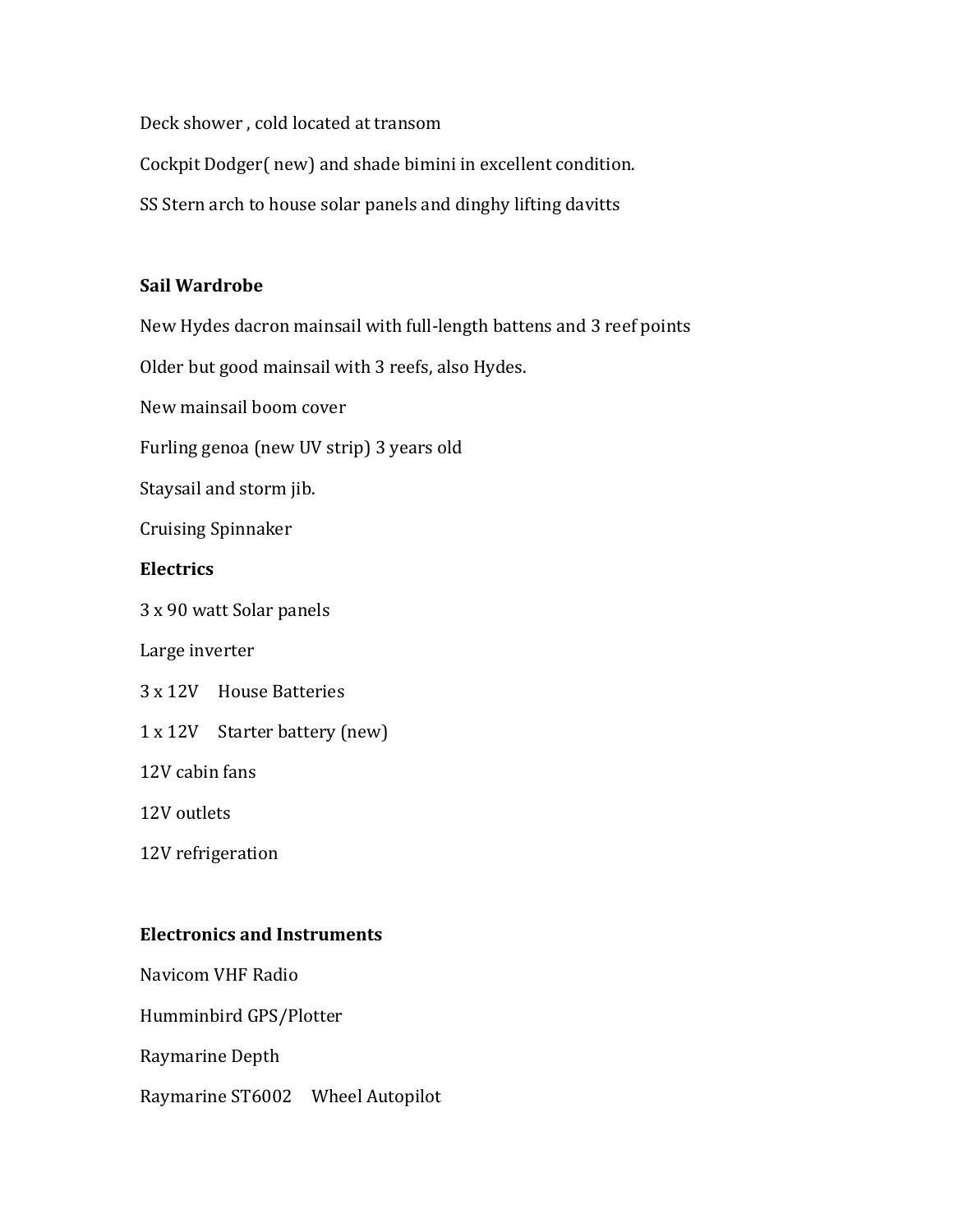# JVC CD/Radio sounder system

## Safety

JVC CD/Radio sounder system<br>Safety<br>Emergency tiller<br>Manual bilge pump<br>Inflatable Life-jacket and harness JVC CD/Radio sounder system<br>Safety<br>Emergency tiller<br>Manual bilge pump<br>Inflatable Life-jacket and harness JVC CD/Radio sounder system<br>Safety<br>Emergency tiller<br>Manual bilge pump<br>Inflatable Life-jacket and harness<br>Galley JVC CD/Radio sounder system<br>Emergency tiller<br>Manual bilge pump<br>Inflatable Life-jacket and harness<br>Galley<br>Twin stainless steel sinks,cold manual water foot pump operated<br>12 volt refrigeration with new controller.<br>Gimballed JVC CD/Radio sounder system<br> **Safety**<br>
Emergency tiller<br>
Manual bilge pump<br>
Inflatable Life-jacket and harness<br> **Galley**<br>
Twin stainless steel sinks,cold manual water foot pump operated<br>
12 volt refrigeration with new cont Safety<br>Emergency tiller<br>Manual bilge pump<br>Inflatable Life-jacket and harness<br>Galley<br>Twin stainless steel sinks,cold manual water foot pump operated<br>12 volt refrigeration with new controller.<br>Gimballed 2 burner Dometic gas Safety<br>Emergency tiller<br>Manual bilge pump<br>Inflatable Life-jacket and harness<br>Galley<br>Twin stainless steel sinks,cold manual water foot pump operated<br>12 volt refrigeration with new controller.<br>Gimballed 2 burner Dometic gas Manual Dilge pump<br>Inflatable Life-jacket and harness<br>Galley<br>Twin stainless steel sinks,cold manual water foot pump operated<br>12 volt refrigeration with new controller.<br>Gimballed 2 burner Dometic gas stove, grill and oven.<br>A

### **Galley**

Innatable Life-jacket and narness<br> **Galley**<br>
Twin stainless steel sinks,cold manual water foot pump operated<br>
12 volt refrigeration with new controller.<br>
Gimballed 2 burner Dometic gas stove, grill and oven.<br>
Ample storage Galley<br>Twin stainless steel sinks,cold manual water foot pump operated<br>12 volt refrigeration with new controller.<br>Gimballed 2 burner Dometic gas stove, grill and oven.<br>Ample storage space and good bench space.<br>Heads<br>Warine

### **Heads**

## Extras

Galley<br>Twin stainless steel sinks,cold manual water foot pump operated<br>12 volt refrigeration with new controller.<br>Gimballed 2 burner Dometic gas stove, grill and oven.<br>Ample storage space and good bench space.<br>**Heads**<br>Full 12 volt refrigeration with new controller.<br>Gimballed 2 burner Dometic gas stove, grill and oven.<br>Ample storage space and good bench space.<br>**Heads**<br>Fully enclosed marine head<br>Marine manual toilet<br>SS sink with manual foot pu Gimballed 2 burner Dometic gas stove, grin and oven.<br>
Ample storage space and good bench space.<br>
Heads<br>
Fully enclosed marine head<br>
Marine manual toilet<br>
SS sink with manual foot pump for water<br>
Large mirror in head.<br>
Extr

### **Comments**

Ample storage space and good bench space.<br>
Heads<br>
Fully enclosed marine head<br>
Marine manual toilet<br>
SS sink with manual foot pump for water<br>
Large mirror in head.<br>
Extras<br>
Inflatable dinghy (new) Hyfield 2.3m RIB, Yamaha 2 reaus<br>
Fully enclosed marine head<br>
SS sink with manual foot pump for water<br>
Large mirror in head.<br>
Large mirror in head.<br>
Large mirror in head.<br>
Cockpit table<br>
dinghy (new) Hyfield 2.3m RIB, Yamaha 2 hp outboard (new)<br>
Coc Fully enclosed marine head<br>Marine manual toilet<br>SS sink with manual foot pump for water<br>Large mirror in head.<br>**Extras**<br>Inflatable dinghy (new) Hyfield 2.3m RIB, Yamaha 2 hp outboard (new)<br>Cockpit table<br>Cockpit cushions<br>Com Marine manual toilet<br>SS sink with manual foot pump for water<br>Large mirror in head.<br>Extras<br>Inflatable dinghy (new) Hyfield 2.3m RIB, Yamaha 2 hp outboard (new)<br>Cockpit table<br>Cockpit table<br>Cockpit cushions<br>Somments<br>Nery well